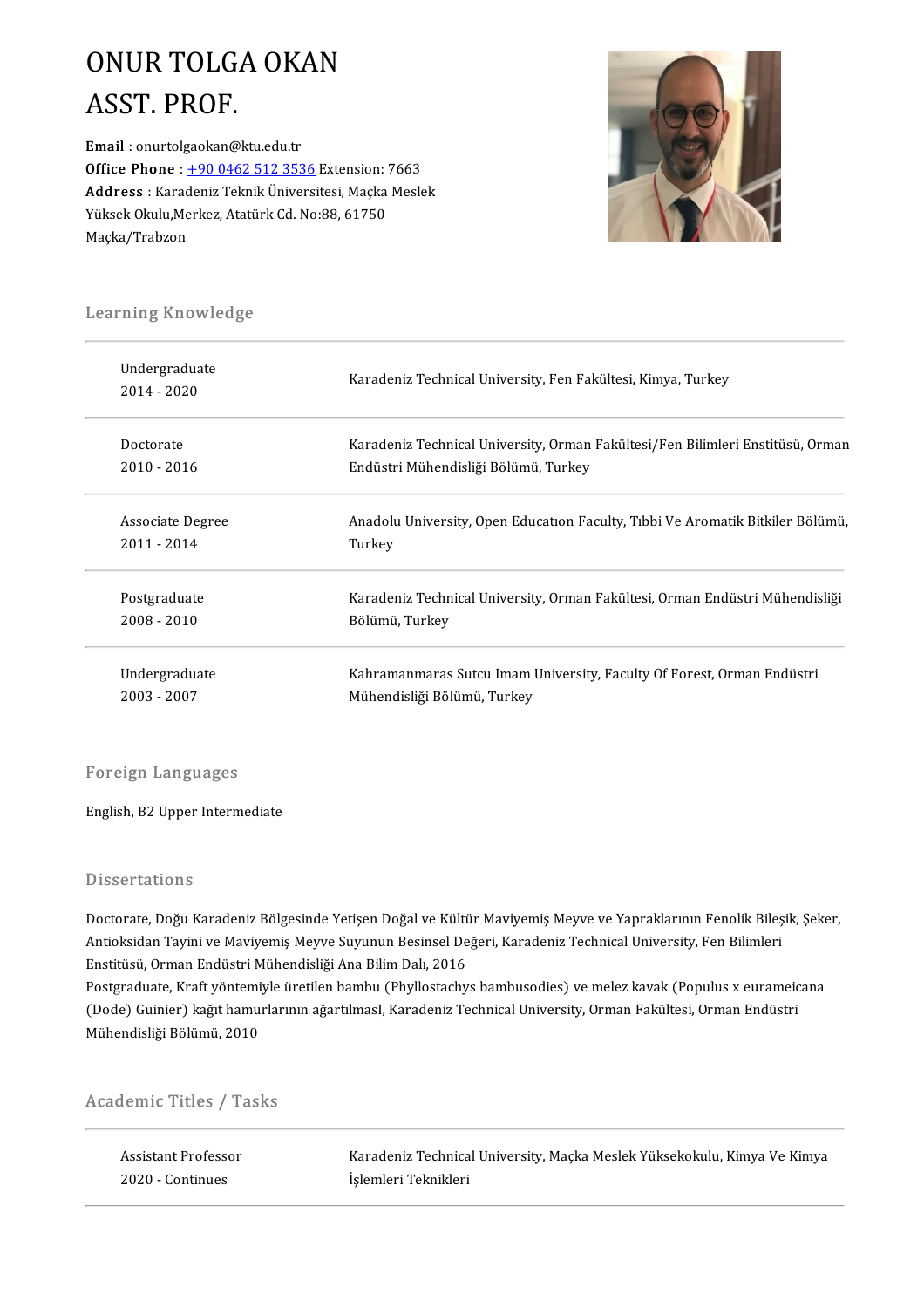Assistant Professor<br>2020 - 2021

| Lecturer PhD<br>$2016 - 2020$     | Karadeniz Technical University, Rektörlük, Teknoloji Transfer Ofisi          |
|-----------------------------------|------------------------------------------------------------------------------|
| Expert<br>2016 - 2016             | Karadeniz Technical University, Mühendislik Fakültesi, Endüstri Mühendisliği |
| Research Assistant<br>2009 - 2016 | Karadeniz Technical University, Orman Fakültesi, Orman Endüstri Mühendisliği |

#### Supported Projects

- upported Projects<br>1. YILDIZ 0., SÖNMEZ K., YILDIZ İ., KALYONCU S., SABIR H., OKAN 0. T. , DEĞERMENCİ B., AYVAZ E., KOÇ A., Project<br>Sunnanted by Hisber Education Institutions. Telmoloji Transfer Ofislarinin Hedef ve Perform Sorted Frojeets<br>YILDIZ O., SÖNMEZ K., YILDIZ İ., KALYONCU S., SABIR H., OKAN O. T. , DEĞERMENCİ B., AYVAZ E., KOÇ A.<br>Supported by Higher Education Institutions, Teknoloji Transfer Ofislerinin Hedef ve Performans Odaklı<br>Des YILDIZ O., SÖNMEZ K., YILDIZ İ., KALYONCU S., SABIR H., OKAN O. T. , DEĞERMEN<br>Supported by Higher Education Institutions, Teknoloji Transfer Ofislerinin Hedef<br>Desteklenmesi 2019 Yılı Çağrısı Kurumsal Kapasite Geliştirme, 2 2. Supported by Higher Education Institutions, Teknoloji Transfer Ofislerinin Hedef ve Performans Odaklı<br>1. Desteklenmesi 2019 Yılı Çağrısı Kurumsal Kapasite Geliştirme, 2020 - Continues<br>2. YILDIZ O., KALYONCU S., YILDIZ İ
- Desteklenmesi 2019 Yılı Çağrısı Kurumsal Kapasite Geliştirme, 2020 Continues<br>YILDIZ O., KALYONCU S., YILDIZ İ., OKAN O. T. , TURHAL M., Project Supported by Higher Education Institut<br>TÜBİTAK 1601 Teknoloji Transfer Ofisl YILDIZ O., KALYONCU S., YILDIZ İ., OKAN O. T. , TURHAL M., Project Supported by Higher Education Institutions,<br>TÜBİTAK 1601 Teknoloji Transfer Ofislerine Yönelik Hazırlık Başlangıç ve Kapasite Artırımı Sağlanması ve<br>Uygula TÜBİTAK 1601 Tekno<br>Uygulanması Progran<br>Desteği, 2017 - 2020<br>OKAN O.T. - H2020 B. Uygulanması Programı Kapsamında Karadeniz Teknik Üniversitesi Teknoloji Transfer Ofisi İçin Kurum Dışı F<br>Desteği, 2017 - 2020<br>3. OKAN O.T. , H2020 Project, Development of a Common Protocol to Assess the impact of Forest Ma
- Desteği, 2017 2020<br>OKAN O. T. , H2020 Project, Development o<br>Practices on Climate Changes, 2017 2018<br>CANAKCLS, KIRCLH, DENIZ İ. OKAN O. T 3. OKAN O.T., H2020 Project, Development of a Common Protocol to Assess the impact of Forest Managment<br>Practices on Climate Changes, 2017 - 2018<br>4. CANAKÇI S., KIRCI H., DENİZ İ., OKAN O.T., GÖÇMEN G., Project Supported by
- Practices on Climate Changes, 2017 2018<br>ÇANAKÇI S., KIRCI H., DENİZ İ., OKAN O. T. , GÖÇMEN G., Project Supported by Higher Education<br>Termofilik Bir Ksilanazın Kağıt Hamuru Ağartılmasında Kullanımının Araştırılması, 2014 5. CANAKÇI S., KIRCI H., DENİZ İ., OKAN O.T., GÖÇMEN G., Project Supported by Higher Education Institutions,<br>1991 Termofilik Bir Ksilanazın Kağıt Hamuru Ağartılmasında Kullanımının Araştırılması, 2014 - 2016<br>5. OKAN O.T.,
- Termofilik Bir Ksilanazın Kağıt Hamuru Ağartılmasında Kullanımının Araştırılması, 2014 2016<br>OKAN O. T. , DENİZ İ., Industrial Thesis Project, Maviyemiş(Vaccinium corymbosum L.)'in Gıda Endüstrisinde<br>Değerlendirilmesi ve 5. OKAN O.T., DENİZ İ., Industrial Thesis Project, Maviyemiş (Vaccinium corymbosum L.)'in Gıda Endüstrisinde<br>Değerlendirilmesi ve Doğal Bileşenlerinin Mevsimsel Değişimi", 2011 - 2015<br>6. Deniz İ., Okan O.T., Sökmen M., Ind
- Değerlendirilmesi ve Doğal Bileşenlerinin Mevsimsel Değişimi<br>Deniz İ., Okan O. T. , Sökmen M., Industrial Thesis Project, Yeşil<br>İzolasyonu Ve Çay Atiklarinin Değerlendirilmesi, 2011 2013

### İzolasyonu Ve Çay Atiklarinin Değerlendirilmesi, 2011 - 2013<br>Articles Published in Journals That Entered SCI, SSCI and AHCI Indexes

- Fichtlands and School in Journals That Entered SCI, SSCI and AHCI Indexes<br>1. Determination of the Chemical Composition, Antioxidant and Antimicrobial Activities of Different<br>Parts of Passa sanina Land Passa nimpipalifolia Determination of the Chemical Composition, Antioxidant and Ant<br>Parts of Rosa canina L. and Rosa pimpinellifolia L. Essential Oils<br>Oz M. DENIZ L. OZAN O. T. Paltaci C. Karatas S. M Determination of the Chemical Composition,<br>Parts of Rosa canina L. and Rosa pimpinellifo<br>Oz M., DENİZ İ., OKAN O.T., Baltaci C., Karatas S.M.<br>JOUPMAL OF ESSENTIAL OU PEARINC BLANTS, VO Parts of Rosa canina L. and Rosa pimpinellifolia L. Essential Oils<br>Oz M., DENİZ İ., OKAN O. T. , Baltaci C., Karatas S. M.<br>JOURNAL OF ESSENTIAL OIL BEARING PLANTS, vol.24, no.3, pp.519-537, 2021 (Journal Indexed in SCI)<br>So 0z M., DENİZ İ., OKAN O. T. , Baltaci C., Karatas S. M.<br>JOURNAL OF ESSENTIAL OIL BEARING PLANTS, vol.24, no.3, pp.519-537, 2021 (Journal Indexed in SCI)<br>2. Some edible forest fruits their in vitro antioxidant activities, p
- **jOURNAL OF ESSEN<br>Some edible fores<br>inhibition effects** Some edible forest fruits their in vit<br>inhibition effects<br>Okan O. T. , Serencam H., Baltas N., Can Z.<br>Enecapius Environmental Bulletin vel 38 inhibition effects<br>Okan O. T. , Serencam H., Baltas N., Can Z.<br>Fresenius Environmental Bulletin, vol.28, no.8, pp.6090-6098, 2019 (Journal Indexed in SCI Expanded)

9. Okan O. T. , Serencam H., Baltas N., Can Z.<br>5. Fresenius Environmental Bulletin, vol.28, no.8, pp.6090-6098, 2019 (Journal Indexed in SCI Expanded)<br>3. An investigation on Trakya region Oak (Quercus spp.) honeys of Turke Fresenius Environmental Bulletin, vol.28, no.8, pp.6090<br>An investigation on Trakya region Oak (Quercus<br>antioxidant and phenolic compounds properties<br>KOLAYLLS, Can.7, CAKIP H.E., OKAN O.T., VU DIZ O. An investigation on Trakya region Oak (Quercus<br>antioxidant and phenolic compounds properties<br>KOLAYLI S., Can Z., CAKIR H. E. , OKAN O. T. , YILDIZ O.<br>Turkish Journal of Bioshamistry, vol.42, no.4, np.362-2 antioxidant and phenolic compounds properties<br>KOLAYLI S., Can Z., CAKIR H. E. , OKAN O. T. , YILDIZ O.<br>Turkish Journal of Biochemistry, vol.43, no.4, pp.362-374, 2018 (Journal Indexed in SCI Expanded)

KOLAYLI S., Can Z., CAKIR H. E. , OKAN O. T. , YILDIZ O.<br>Turkish Journal of Biochemistry, vol.43, no.4, pp.362-374, 2018 (Journal Indexed in SCI Expanded)<br>4. DISTINCTIVE DELIGNIFICATION WITH CONSECUTIVE APPLICATION OF Geob Turkish Journal of Biochemistry, vol.43, no.4, pp.362-374,<br>DISTINCTIVE DELIGNIFICATION WITH CONSECUTIV<br>AND Rhodococcus jostii RHA1 LIGNIN PEROXIDASE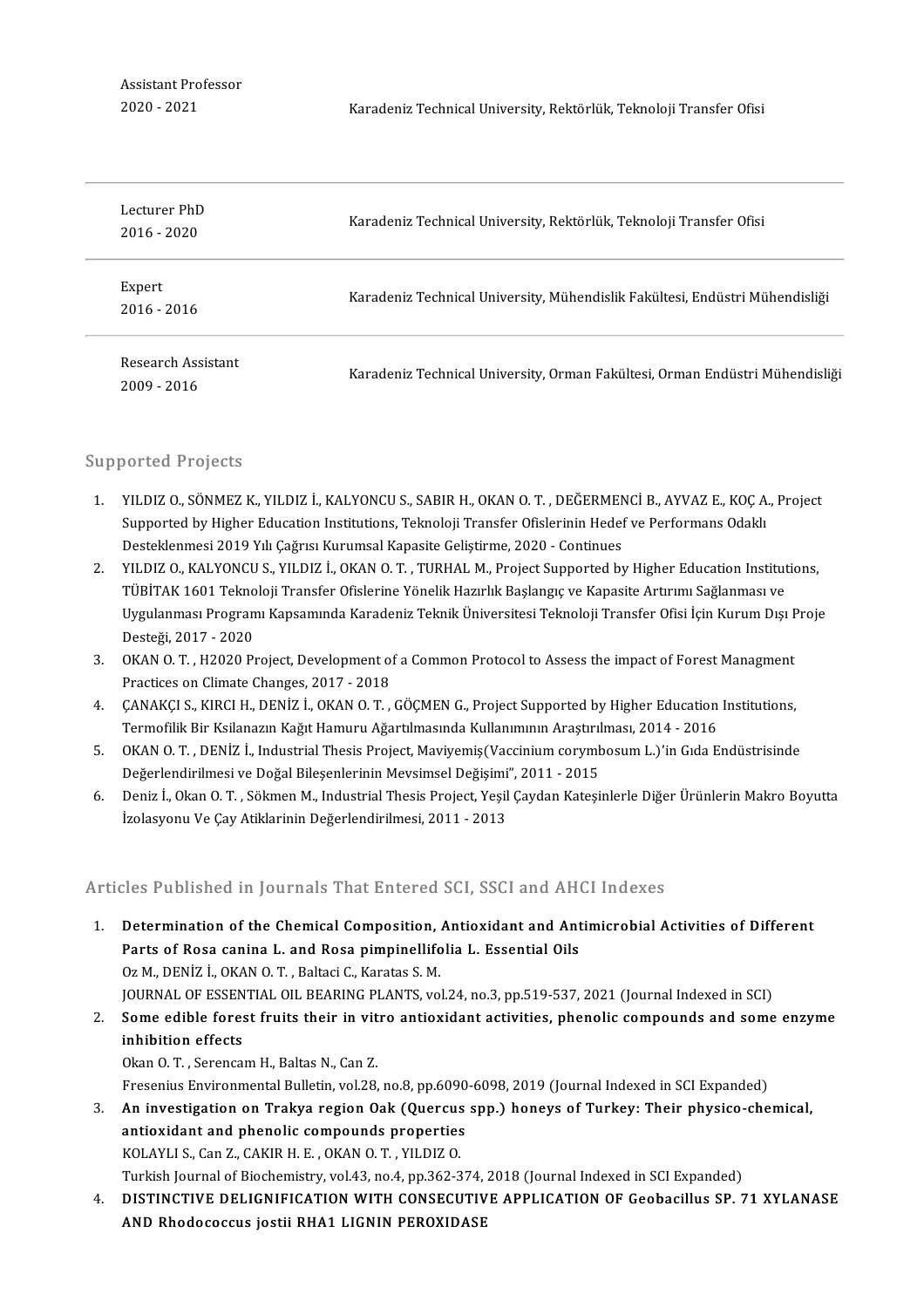OZERA.,ÇANAKÇIS.,GOCMENG.,DENİZ İ.,KIRCIH.,OKANO.T. ,BELDÜZA.O. OZER A., ÇANAKÇI S., GOCMEN G., DENİZ İ., KIRCI H., OKAN O. T. , BELDÜZ A. O.<br>MADERAS-CIENCIA Y TECNOLOGIA, vol.20, no.3, pp.505-518, 2018 (Journal Indexed in SCI)<br>Antiovident Astivity, Suger Content and Phanelia Prefiling 5. Antioxidant Activity, Sugar Content and Phenolic Profiling of Blueberries Cultivars: A Comprehensive MADERAS-CIE<br>Antioxidant<br>Comparison<br>Clean O.T., De Okan O.T., Deniz İ., Yaylı N., Şat İ.G., Öz M., Hatipoglu Serdar G. NOTULAEBOTANICAEHORTIAGROBOTANICICLUJ-NAPOCA,vol.46,pp.639-652,2018(Journal IndexedinSCI) 0kan O. T. , Deniz İ., Yaylı N., Şat İ. G. , Öz M., Hatipoglu Serdar G.<br>NOTULAE BOTANICAE HORTI AGROBOTANICI CLUJ-NAPOCA, vol.46, pp.639-652, 2018 (Journal Inde<br>6. KRAFT AND MODIFIED KRAFT PULPING OF BAMBOO (PHYLLOSTAC NOTULAE BOTANICAE HORTI AGROBOTANI<br>**KRAFT AND MODIFIED KRAFT PULPIN<br>DENİZ İ., OKAN O. T. , SERDAR B., Sahin H. I.**<br>DREWNO. vol 60, no 200, nn 79,94, 2017 (L KRAFT AND MODIFIED KRAFT PULPING OF BAMBOO (PHY<br>DENİZ İ., OKAN O. T. , SERDAR B., Sahin H. I.<br>DREWNO, vol.60, no.200, pp.79-94, 2017 (Journal Indexed in SCI)<br>APRI ICATION OF ARTIEICIAL NEURAL NETWORKS EOR PR DENİZ İ., OKAN O. T. , SERDAR B., Sahin H. I.<br>DREWNO, vol.60, no.200, pp.79-94, 2017 (Journal Indexed in SCI)<br>7. APPLICATION OF ARTIFICIAL NEURAL NETWORKS FOR PREDICTING TENSILE INDEX AND<br>PRICHTNESS IN BLEACHING PIU P DREWNO, vol.60, no.200, pp.79-94, 2017 (Journal Indexed in SCI)<br>APPLICATION OF ARTIFICIAL NEURAL NETWORKS FOR PR<br>BRIGHTNESS IN BLEACHING PULP<br>OKAN O. T. . DENIZ I.. TIRYAKI S. APPLICATION OF ARTIFICIAL<br>BRIGHTNESS IN BLEACHING<br>OKAN O.T., DENİZ İ., TİRYAKİ S.<br>MADERAS CIENCIA Y TECNOLOG MADERAS-CIENCIA Y TECNOLOGIA, vol.17, no.3, pp.571-584, 2015 (Journal Indexed in SCI) 8. OKAN O.T., DENIZ I., TIRYAKI S.<br>MADERAS-CIENCIA Y TECNOLOGIA, vol.17, no.3, pp.571-584, 2015 (Journal Indexed in SC<br>8. Comparison of pulping and bleaching behaviors of some agricultural residues<br>Ates S. Denis L. KIRCLH, MADERAS-CIENCIA Y TECNOLOGIA, vol.17,<br>Comparison of pulping and bleaching<br>Ates S., Deniz İ., KIRCI H., Atik C., Okan O. T.<br>TURKISH JOURNAL OF ACRICULTURE AND Ates S., Deniz İ., KIRCI H., Atik C., Okan O. T.<br>TURKISH JOURNAL OF AGRICULTURE AND FORESTRY, vol.39, no.1, pp.144-153, 2015 (Journal Indexed in SCI) Ates S., Deniz İ., KIRCI H., Atik C., Okan O. T.<br>TURKISH JOURNAL OF AGRICULTURE AND FORESTRY, vol.39, no.1, pp.144-153, 2015 (Journal Indexed in SCI)<br>9. Chemical Composition of Oleoresin and Larvae Gallery Resin of Pinus TURKISH JOURNAL<br>Chemical Compos<br>Sylvestrella Ratz.<br>Oz M. DEN<sup>iz</sup> İ. O<sup>z</sup> A Chemical Composition of Oleoresir<br>Sylvestrella Ratz.<br>Oz M., DENİZ İ., OKAN O.T., Fidan M.S.<br>DPVNA INDUSTPHA val 66 no 3 nn 17 Sylvestrella Ratz.<br>Oz M., DENİZ İ., OKAN O. T. , Fidan M. S.<br>DRVNA INDUSTRIJA, vol.66, no.3, pp.179-188, 2015 (Journal Indexed in SCI)<br>Predistion of Nan Wood Forest Predusts Trade Heing Artifisial Nau 0z M., DENİZ İ., OKAN O. T. , Fidan M. S.<br>DRVNA INDUSTRIJA, vol.66, no.3, pp.179-188, 2015 (Journal Indexed in SCI)<br>10. Prediction of Non-Wood Forest Products Trade Using Artificial Neural Networks<br>YILDIRIM İ., ÖZSAHİN Ş., DRVNA INDUSTRIJA, vol.66, no.3, pp<br>Prediction of Non-Wood Forest<br>YILDIRIM İ., ÖZŞAHİN Ş., OKAN O. T.<br>JOUPNAL OF ACRICULTIRAL SCIEN Prediction of Non-Wood Forest Products Trade Using Artificial Neural Networks<br>YILDIRIM İ., ÖZŞAHİN Ş., OKAN O. T.<br>JOURNAL OF AGRICULTURAL SCIENCE AND TECHNOLOGY, vol.16, pp.1493-1504, 2014 (Journal Indexed in SCI)<br>Wood Sur 11. YILDIRIM İ., ÖZŞAHİN Ş., OKAN O. T.<br>11. Wood Surface Protection against Artificial Weathering with Vegetable Seed Oils<br>11. Wood Surface Protection against Artificial Weathering with Vegetable Seed Oils JOURNAL OF AGRICULTURAL SCIENCE AND T<br>Wood Surface Protection against Artificia<br>ÖZGENÇ Ö., OKAN O. T. , YILDIZ Ü. C. , DENİZ İ.<br>PIOPESOUPCES .vol <sup>9</sup>. no.4. nn.6242,6262,202 Wood Surface Protection against Artificial Weathering with Vege<br>ÖZGENÇ Ö., OKAN O. T. , YILDIZ Ü. C. , DENİZ İ.<br>BIORESOURCES, vol.8, no.4, pp.6242-6262, 2013 (Journal Indexed in SCI)<br>Bloaching of Bambae, (Phyllostashys bam ÖZGENÇ Ö., OKAN O. T., YILDIZ Ü. C., DENİZ İ.<br>BIORESOURCES, vol.8, no.4, pp.6242-6262, 2013 (Journal Indexed in SCI)<br>12. Bleaching of Bamboo (Phyllostachys bambusoides) Kraft-AQ Pulp with Sodium Perborate<br>Tetrebydrate (SBB BIORESOURCES, vol.8, no.4, pp.6242-6262, 2013 (Journal I<br>Bleaching of Bamboo (Phyllostachys bambusoides)<br>Tetrahydrate (SPBTH) after Oxygen Delignification<br>OKAN O.T. DENIZ L.YU DIPIM İ Bleaching of Bamboo (Phyllo:<br>Tetrahydrate (SPBTH) after C<br>OKAN O.T., DENİZ İ., YILDIRIM İ.<br>PIOPESOUPCES .vol 9. no.1. nn.12 Tetrahydrate (SPBTH) after Oxygen Delignification<br>OKAN O. T., DENİZ İ., YILDIRIM İ.<br>BIORESOURCES, vol.8, no.1, pp.1332-1344, 2013 (Journal Indexed in SCI)

### Articles Published in Other Journals

1. Determination of chemical composition, antioxidant and antifungal properties of pomegranate (Punica distinct in Strict Journals)<br>Determination of chemical composition, antioxidant and antifungal properties of pomegranate<br>Clien O.T., Kike Bekeëzki A. Öz M. Oparan A. Deniz i Determination of chemical composition, antioxi<br>(Punica granatum L.) and Parsley (Petroselinui<br>Okan O. T. , Kılıç Pekgözlü A., Öz M., Onaran A., Deniz İ.<br>Artvin Corub Üniversitesi Orman Fakültesi Dergisi ve (Punica granatum L.) and Parsley (Petroselinum crispum) seed oil produced in industrial sca<br>Okan O. T. , Kılıç Pekgözlü A., Öz M., Onaran A., Deniz İ.<br>Artvin Çoruh Üniversitesi Orman Fakültesi Dergisi, vol.21, no.2, pp.143 Okan O. T. , Kılıç Pekgözlü A., Öz M., Onaran A., Deniz İ.<br>Artvin Çoruh Üniversitesi Orman Fakültesi Dergisi, vol.21, no.2, pp.143-153, 2020 (International Refereed<br>University Journal) Artvin Çoruh Üniversitesi Orman Fakültesi<br>University Journal)<br>2. Cevheri Altına Dönüştüren Güç:Ar-Ge University ]<br>Cevheri A<br>OKAN O. T.<br>Madensilik Cevheri Altına Dönüştüren Güç:Ar-Ge<br>OKAN O. T.<br>Madencilik Türkiye, no.83, pp.116-119, 2019 (National Non-Refereed Journal)<br>Üniversite senavi is birliği: risklar, firsatlar ve kimye endüstrisi isin ö 3. OKAN O. T.<br>3. Madencilik Türkiye, no.83, pp.116-119, 2019 (National Non-Refereed Journal)<br>3. Üniversite-sanayi iş birliği: riskler, firsatlar ve kimya endüstrisi için önemi<br>2. Okan O. T Madencili<mark>i</mark><br>**Üniversit**<br>Okan O. T.<br>Turkehem Üniversite-sanayi iş birliği: riskler, firsatlar ve kim<br>Okan O. T.<br>Turkchem, no.63, pp.12-20, 2018 (Non-Refreed Journal)<br>Odalar Ar Ce ile Tamirlanesek, Ar Ce Daba da Nite 0kan 0. T.<br>Turkchem, no.63, pp.12-20, 2018 (Non-Refreed Journal)<br>4. Odalar Ar-Ge ile Temizlenecek, Ar-Ge Daha da Nitelenecek<br>0KAN 0. T. Turkchem, no 63, pp 12-20, 2018 (Non-Refreed Journal) Cleanroom Newa, no.2, pp.17, 2017 (National Non-Refereed Journal) OKAN O. T.<br>Cleanroom Newa, no.2, pp.17, 2017 (National Non-Refereed Journal)<br>5. Kimya Endüstrisi Ar-Ge ile Yükselecek(An increment of R&D in the Chemical Industry)<br>OKAN O. T

### Cleanroom<br><mark>Kimya Eno</mark><br>OKAN O. T.<br>TUD*VC*HEN Ki<mark>mya Endüstrisi Ar-Ge ile Yükselecek(An increment of R&D ir</mark><br>OKAN 0. T.<br>TURKCHEM, no.55, pp.26-28, 2016 (Other Refereed National Journals)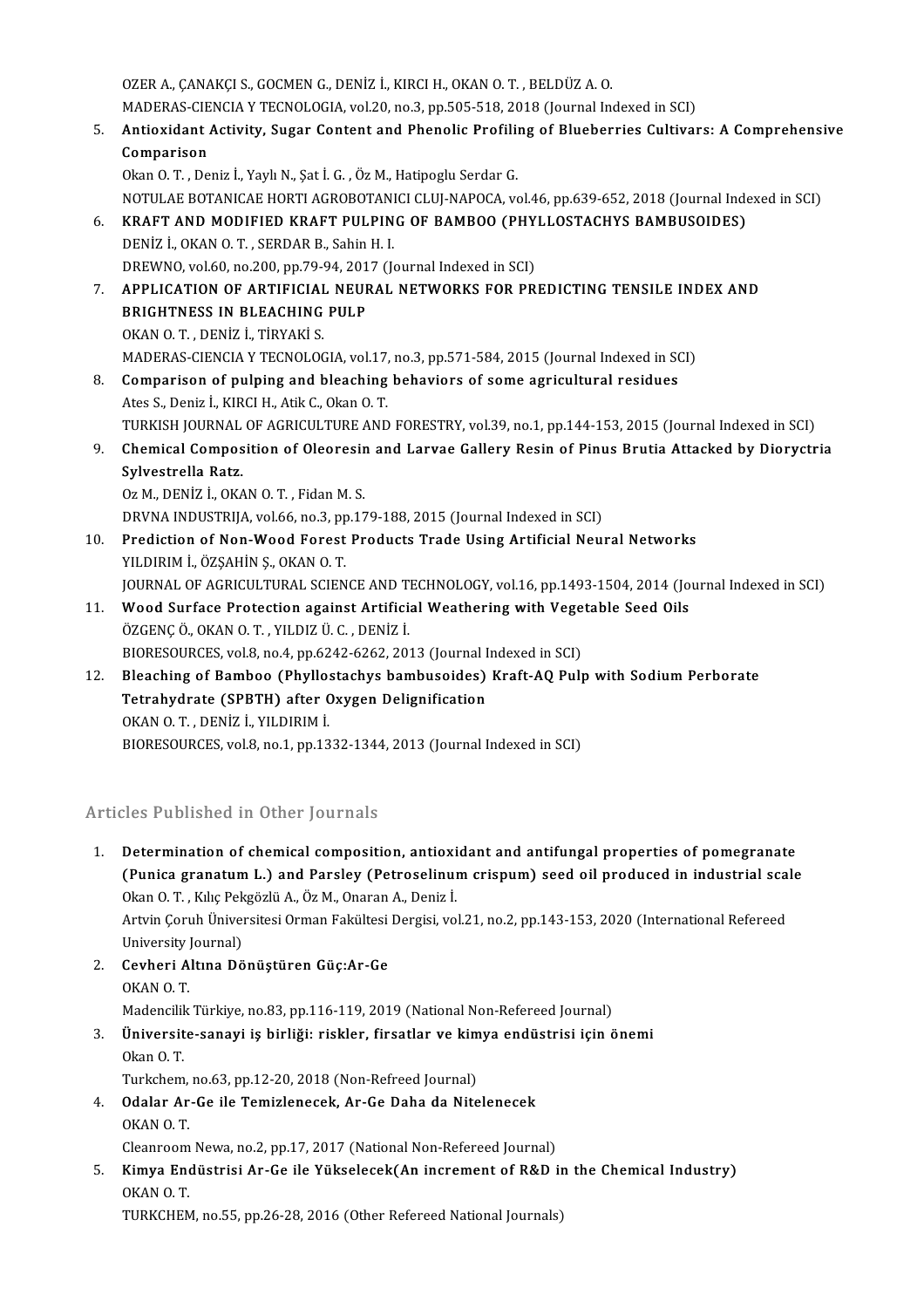| 6.  | Üniversite-Sanayi İlişkilerinde Teknoloji Transfer Arayüzlerinin Stratejik Rolü<br>OKAN OT.                  |
|-----|--------------------------------------------------------------------------------------------------------------|
|     | Yeni Türkiye Stratejik Araştırma Merkezi, vol.2, no.89, pp.417-423, 2016 (Other Refereed National Journals)  |
| 7.  | Bir Doktora Serüveni Nuhoğlu Maviyemişleri                                                                   |
|     | OKAN OT.                                                                                                     |
|     | Nuhoğlu Vakfı Dergisi, pp.14-16, 2016 (National Non-Refereed Journal)                                        |
| 8.  | Yerelden Küresele Teknoloji Transferinin Hikayesi                                                            |
|     | OKAN O.T.                                                                                                    |
|     | Nuhoğlu Vakfı Dergisi, no 5, pp.18-19, 2016 (National Non-Refereed Journal)                                  |
| 9.  | Dünya Köyünün Küresel Meyvesi Maviyemişler                                                                   |
|     | OKAN OT.                                                                                                     |
|     | Nuhoğlu Vakfı Dergisi, pp 32-44, 2014 (National Non-Refereed Journal)                                        |
| 10. | Nuhoğlu Vakfı Örnek Meyve Bahçesinden Alınan Bazı Maviyemiş Türlerinin Fenolik Karakteizasyonu<br>OKAN OT    |
|     | Nuhoğlu Vakfı Dergisi, pp 49-51, 2013 (National Non-Refereed Journal)                                        |
| 11. | Antioksidan Analiz Yöntemleri ve Doğu Karadeniz Bölgesinde Antioksidan Kaynağı Olarak                        |
|     | Kullanılabilecek Odun Dışı Bazı Bitkisel Ürünler                                                             |
|     | OKAN O.T., VARLIBAȘ H., ÖZ M., DENİZ İ.                                                                      |
|     | Kastamonu Üniversitesi Orman Fakültesi Dergisi, vol.13, pp.48-60, 2013 (National Refreed University Journal) |
| 12. | Odun ve Selülozun Kimyasal Yapısı                                                                            |
|     | DENİZ İ., OKAN O. T., KARAOĞUL E.                                                                            |
|     | Turkchem, vol.4, no.23, pp.40-42, 2011 (National Non-Refereed Journal)                                       |

### Books&Book Chapters

<sup>3</sup>ooks & Book Chapters<br>1. Ekstraksiyon (Özütleme) Yöntemleri<br>O<sup>KAN O T</sub></sup> Ekstraksiy<br>Ekstraksiy<br>OKAN 0. T. <mark>Ekstraksiyon (Özütleme) Yöntemleri</mark><br>OKAN O. T.<br>in: Antioksidanlar ve Tayin Yöntemleri, Kolaylı Sevgi, Şahin Hüseyin, Editor, Ankara Nobel Tıp Kitapevi, Ankara, OKAN<br>in: Ant<br>2018

2018<br>Refereed Congress / Symposium Publications in Proceedings

- lefereed Congress / Symposium Publications in Proceedings<br>1. Kızılcık, Likarba ve Japon İğdesi Meyvelerinin Bazı Enzim İnhibisyonları ve<br>AntioksidanAktivitelerinin Belirlenmesi Antioksidan<br>AntioksidanAktivitelerinin Belirlenmesi<br>CAN Z. BALTAS N. SİRİN V. CAKIR H. F. OK Kızılcık, Likarba ve Japon İğdesi Meyvelerinin<br>AntioksidanAktivitelerinin Belirlenmesi<br>CAN Z., BALTAŞ N., ŞİRİN Y., ÇAKIR H. E. , OKAN O. T.<br>International Eurasian Conferense en Biological and AntioksidanAktivitelerinin Belirlenmesi<br>CAN Z., BALTAŞ N., ŞİRİN Y., ÇAKIR H. E. , OKAN O. T.<br>International Eurasian Conference on Biological and Chemical Sciences (EurasianBioChem 2018), 26 - 27 April<br>2018 CAN Z<br>Intern<br>2018<br>EARK International Eurasian Conference on Biological and Chemical Sciences (EurasianBioChem 2018), 26 - 27 A<br>2018<br>2. FARKLI pH'LARDA EKSTRAKSİYON İLE ÜRETİLEN ARAPGİR REYHANIİÇECEKLERİNİN ÜRETİM<br>21 ANAKLARININ ARASTIRILMASI
- 2018<br>FARKLI pH'LARDA EKSTRAKSİYON<br>OLANAKLARININ ARAŞTIRILMASI<br>YAYLACI KARAHALİL E. TURKUT C. M FARKLI pH'LARDA EKSTRAKSIYON ILE ÜRETILEN ARAPGIR REYH<br>OLANAKLARININ ARAŞTIRILMASI<br>YAYLACI KARAHALİL F., TURKUT G. M. , YILDIZ O., KOLAYLI S., OKAN O. T.<br>International Sumnosium on Modisinal Aromatis and Duo Plants (REYHAN OLANAKLARININ ARAŞTIRILMASI<br>YAYLACI KARAHALİL F., TURKUT G. M. , YILDIZ O., KOLAYLI S., OKAN O. T.<br>International Symposium on Medicinal, Aromatic and Dye Plants (REYHAN 2017),5-7 October 2017,<br>Malatın (TURKEY, Malatın, Tur YAYLACI KARAHALİL F., TURKUT G. M. , YILDIZ O., KOLAYLI S., O<br>International Symposium on Medicinal, Aromatic and Dye Plants<br>Malatya/TURKEY, Malatya, Turkey, 5 - 07 October 2017, pp.132<br>Odun Dışı Orman Ününlerinin (ODBOÜ), International Symposium on Medicinal, Aromatic and Dye Plants (REYHAN 2017),5-7 C<br>Malatya/TURKEY, Malatya, Turkey, 5 - 07 October 2017, pp.132<br>3. Odun Dışı Orman Ürünlerinin (ODBOÜ) Taşınmasında Alternatif Bir Yöntem<br>ACAB Malatya/TURKEY, Malatya, Turkey, 5 - 07 October<br>Odun Dışı Orman Ürünlerinin (ODBOÜ) Taşır<br>ACAR H. H. , ÜNVER OKAN S., OKAN O. T. , DENİZ İ.<br>2022'e Değmi II. Değe ve Ormangilik Samnegrumu
- Odun Dışı Orman Ürünlerinin (ODBOÜ) Taşınmasında Alternatif Bir Yöntem<br>ACAR H. H. , ÜNVER OKAN S., OKAN O. T. , DENİZ İ.<br>2023'e Doğru II. Doğa ve Ormancılık Sempozyumu, Antalya, Turkey, 31 October 03 November 2013, vol.1 ACAR H. H. ,<br>2023'e Doğr<br>pp.279-286<br>Effects of E 2023'e Doğru II. Doğa ve Ormancılık Sempozyumu, Antalya, Turkey, 31 October - 03 November 20<br>pp.279-286<br>4. Effects of Precipitated Calcium Carbonate (PCC) on Optical Properties of Waste Paper<br>TUTUS A. CICEVI ER M. ÖZDEMİR
- pp.279-286<br>Effects of Precipitated Calcium Carbonate (<br>TUTUŞ A., ÇİÇEKLER M., ÖZDEMİR A., OKAN O. T.<br>International Caucacian Forestru Sumnosium, Ar Effects of Precipitated Calcium Carbonate (PCC) on Optical Properties of Waste Pap<br>TUTUȘ A., ÇİÇEKLER M., ÖZDEMİR A., OKAN O. T.<br>International Caucasian Forestry Symposium, Artvin, Turkey, 24 - 26 October 2013, pp.884-887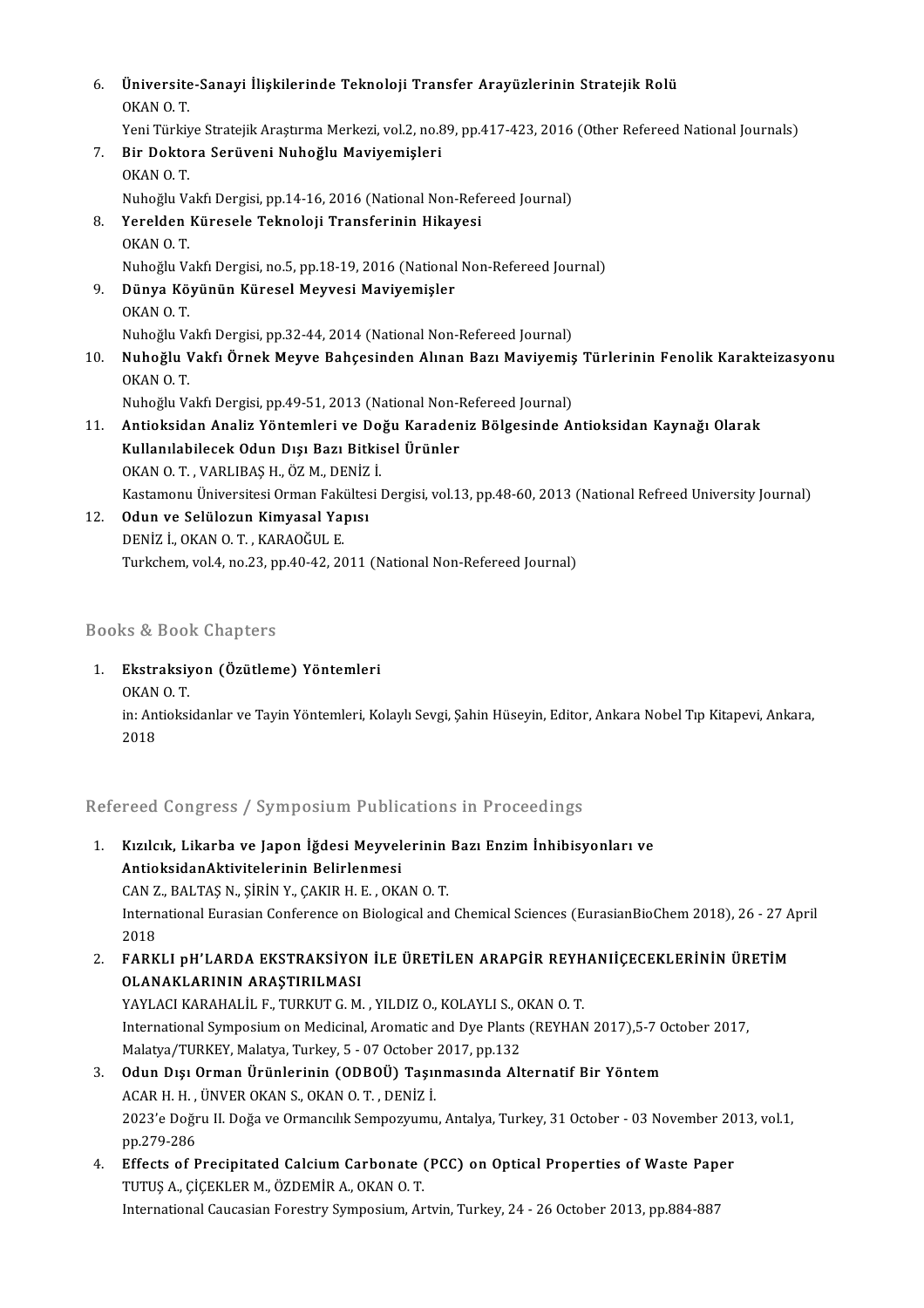- 5. Component of Pomegrante Seed Oil Produced by Cold Press Method DENİZ İ.,ALMAM.H. ,KILIÇPEKGÖZLÜA.,DÖNMEZ İ.E. ,OKANO.T. ,KARAOĞUL E. 2nd International Non-Wood Forest Products Symposium, Isparta, Turkey, 8 - 10 September 2011, pp.85-90 6. DENİZ İ., ALMA M. H. , KILIÇ PEKGÖZLÜ A., DÖNMEZ İ. E. , OKAN O. T. , KARAOĞUL E.<br>2nd International Non-Wood Forest Products Symposium, Isparta, Turkey, 8 - 10 September 2011, pp.85-90<br>6. Soda Ve Bazi Modifiye Soda
- 2nd International Non-Woo<br>Soda Ve Bazi Modifiye S<br>Etkilerinin Araştirilmas<br>ATES S AKÇÜL M. DENİZİ Soda Ve Bazi Modifiye Soda Yöntemlerinin Tütün Saplarind<br>Etkilerinin Araştirilmas<br>ATEŞ S., AKGÜL M., DENİZ İ., TUTUŞ A., OKAN O.T. , TOZLUOĞLU A.<br>III Illusal Karadaniz Ormansılık Kanaresi Turkov 20, 22 Mav 201 <mark>Etkilerinin Araştirilmas</mark><br>ATEŞ S., AKGÜL M., DENİZ İ., TUTUŞ A., OKAN O. T. , TOZLUOĞLU A.<br>III. Ulusal Karadeniz Ormancılık Kongresi, Turkey, 20 - 22 May 2010, vol.3, pp.1976-1984<br>Pamuk Sanlarından Elde Edilmiş Kağıt Hamu

ATEŞ S., AKGÜL M., DENİZ İ., TUTUŞ A., OKAN O. T. , TOZLUOĞLU A.<br>III. Ulusal Karadeniz Ormancılık Kongresi, Turkey, 20 - 22 May 2010, vol.3, pp.1976-1984<br>7. Pamuk Saplarından Elde Edilmiş Kağıt Hamurlarının Hidrojen Pe III. Ulusal Ka<br><mark>Pamuk Sap</mark>l<br>Ağartılmas<br>O<sup>KAN O T</sup> Pamuk Sa<sub>l</sub><br>Ağartılma<br>OKAN O. T.<br>VUU USAL <mark>Ağartılmas</mark><br>OKAN O. T.<br>VI ULUSAL ORMAN FAKÜLTELERİ ÖĞRENCİLERİ KONGRESİ, Düzce, Turkey, 8 - 09 May 2008, pp.56-62<br>Fusalintus grandis Odunlarından Kraft Soduum Barbidrür Bisirme Yöntemiyle Elde Edilen

8. OKAN O. T.<br>18. VI ULUSAL ORMAN FAKÜLTELERİ ÖĞRENCİLERİ KONGRESİ, Düzce, Turkey, 8 - 09 May 2008, pp.56-62<br>18. Eucalyptus grandis Odunlarından Kraft-Sodyum Borhidrür Pişirme Yöntemiyle Elde Edilen Kağıt<br>18. Hamurlarının VI ULUSAL ORMAN FAKÜLTE<br>Eucalyptus grandis Odunl<br>Hamurlarının Ağartılması<br>TUTUS A. OKAN O.T. BALKA

TUTUŞA.,OKANO.T. ,BALKANM.C. ,DENİZ İ.

I. ULUSAL OKALIPTÜS SEMPOZYUMU, Mersin, Turkey, 15 - 17 April 2008, pp.196-201

### Other Publications

)ther Publications<br>1. Determination of the Hardness and the Parameters of the Surface Roughness in Peach Wood<br>Qkan Q.T. Ayata <sup>(i</sup> Determination<br>Determination of<br>Okan O. T. , Ayata Ü.<br>Other pp 75, 86, 202 Determination of the<br>Okan O. T. , Ayata Ü.<br>Other, pp.75-86, 2021<br>Dünya Köyünün Kür

- 0kan O. T. , Ayata Ü.<br>2. Dünya Köyünün Küresel Meyvesi Maviyemişler<br>2. Dünya Köyünün Küresel Meyvesi Maviyemişler Other, pp.7<br>Dünya Kö<sub>.</sub><br>OKAN O. T.<br>Other, pp.3 Dünya Köyünün Kür<br>OKAN O. T.<br>Other, pp.32-44, 2014<br>Nuhoğlu Örnek Mevr
- 0KAN 0. T.<br>0ther, pp.32-44, 2014<br>3. Nuhoğlu Örnek Meyve Bahçesinden Alınan Bazı Maviyemiş Türlerinin Fenolik Karakterizasyonu<br>0KAN 0 T Other, pp.3<br>Nuhoğlu (<br>OKAN O. T.<br>Other, pp.4 Nuhoğlu Örnek Mey<br>OKAN O. T.<br>Other, pp.49-51, 2013

omer, pp.49-51, 2013<br>Academic and Administrative Experience

| demic and Administrative Experience |                                  |                                                                     |  |  |  |
|-------------------------------------|----------------------------------|---------------------------------------------------------------------|--|--|--|
| 2018 - 2021                         | Deputy Director of the<br>Center | Karadeniz Technical University, Rektörlük, Teknoloji Transfer Ofisi |  |  |  |

Courses

Biochemical Techniques, Associate Degree, 2020 - 2021

**Scientific Refereeing** 

Scientific Refereeing<br>INTERNATIONAL JOURNAL OF FOOD PROPERTIES, SCI Journal, December 2020<br>RREWNO SCI Journal July 2020 DECENTIFY REFERENCES<br>INTERNATIONAL JOURNAL OF FO<br>DREWNO, SCI Journal, July 2020<br>JOURNAL OF NATURAL FIBERS INTERNATIONAL JOURNAL OF FOOD PROPERTIES, SCI Journa<br>DREWNO, SCI Journal, July 2020<br>JOURNAL OF NATURAL FIBERS, SCI Journal, December 2017<br>Afrisan Journal of Eood Ssiance, SCI Journal, December 2017 DREWNO, SCI Journal, July 2020<br>JOURNAL OF NATURAL FIBERS, SCI Journal, December 2<br>African Journal of Food Science , SCI Journal, June 2015<br>RIORESOURCES, SCI Journal, May 2015 JOURNAL OF NATURAL FIBERS, SCI Jou:<br>African Journal of Food Science , SCI Jou<br>BIORESOURCES, SCI Journal, May 2015 BIORESOURCES, SCI Journal, May 2015<br>Citations